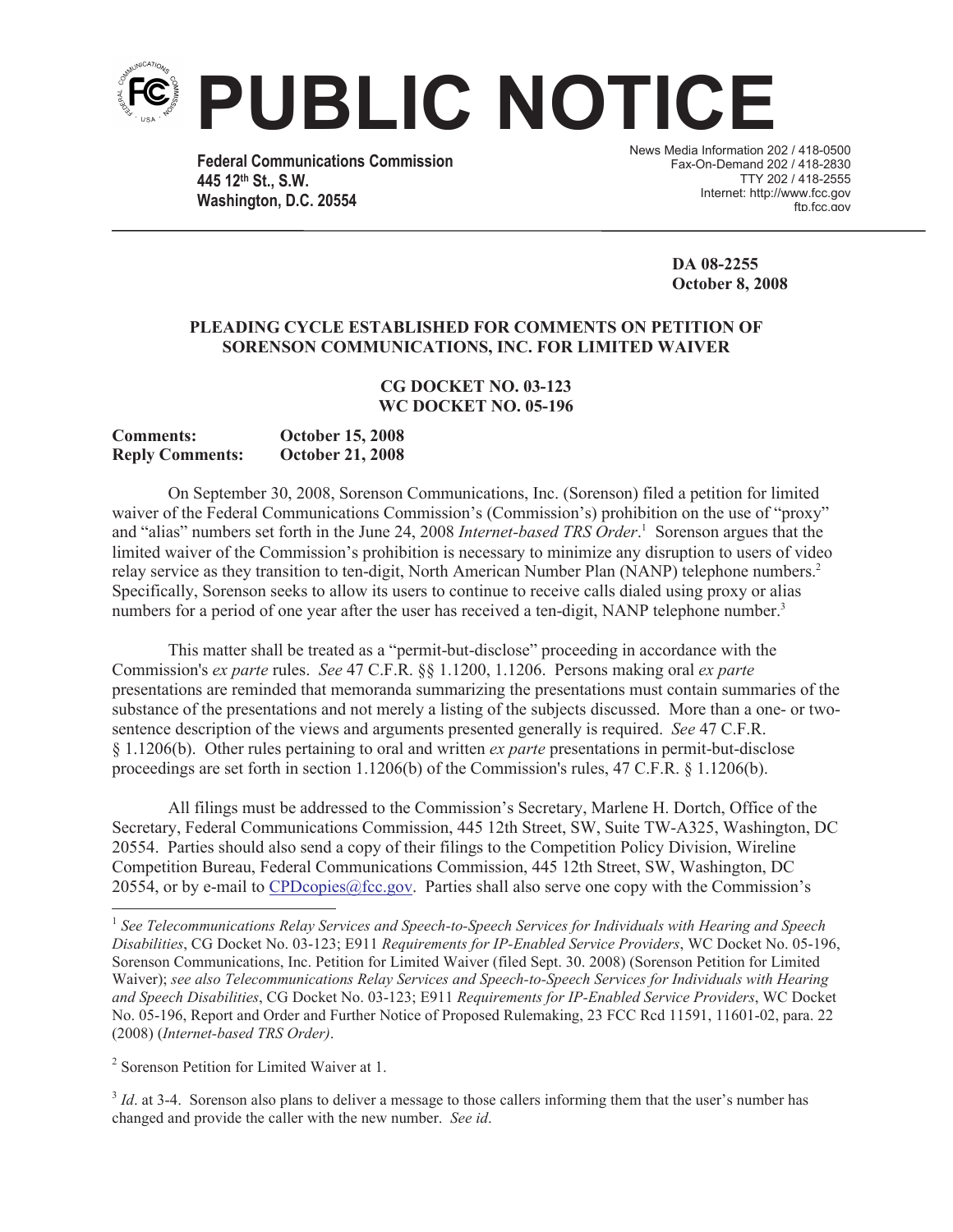copy contractor, Best Copy and Printing, Inc. (BCPI), Portals II, 445 12th Street, SW, Room CY-B402, Washington, DC 20554, (202) 488-5300, or via e-mail to  $fcc@bcpi$  web.com.

Comments may be filed using the Commission's Electronic Comment Filing System (ECFS) or by filing paper copies.

- · Electronic Filers: Comments may be filed electronically using the Internet by accessing the ECFS: http://www.fcc.gov/cgb/ecfs/. Filers should follow the instructions provided on the website for submitting comments.
	- For ECFS filers, if multiple docket or rulemaking numbers appear in the caption of this proceeding, filers must transmit one electronic copy of the comments for each docket or rulemaking number referenced in the caption. In completing the transmittal screen, filers should include their full name, U.S. Postal Service mailing address, and the applicable docket or rulemaking number. Parties may also submit an electronic comment by Internet e-mail. To get filing instructions, filers should send an e-mail to ecfs@fcc.gov and include the following words in the body of the message: get form <your email address>. A sample form and directions will be sent in response.
- Paper Filers: Parties who choose to file by paper must file an original and four copies of each filing. If more than one docket or rulemaking number appears in the caption of this proceeding, filers must submit two additional copies for each additional docket or rulemaking number. **Parties are strongly encouraged to file comments electronically using the Commission's ECFS.**

Filings can be sent by hand or messenger delivery, by commercial overnight courier, or by firstclass or overnight U.S. Postal Service mail (although we continue to experience delays in receiving U.S. Postal Service mail). All filings must be addressed to the Commission's Secretary, Marlene H. Dortch, Office of the Secretary, Federal Communications Commission.

- The Commission's contractor will receive hand-delivered or messenger-delivered paper filings for the Commission's Secretary at 236 Massachusetts Avenue, NE, Suite 110, Washington, DC 20002. The filing hours at this location are 8 a.m. to 7 p.m. All hand deliveries must be held together with rubber bands or fasteners. Any envelopes must be disposed of before entering the building.
- Commercial overnight mail (other than U.S. Postal Service Express Mail and Priority Mail) must be sent to 9300 East Hampton Drive, Capitol Heights, MD 20743.
- U.S. Postal Service first-class, Express, and Priority mail should be addressed to  $445 \times 12^{th}$ Street, SW, Washington, DC 20554.

People with Disabilities: To request materials in accessible formats for people with disabilities (braille, large print, electronic files, audio format), send an e-mail to fcc504@fcc.gov or call the Consumer and Governmental Affairs Bureau at 202-418-0530 (voice), 202-418-0432 (tty).

Filings and comments are also available for public inspection and copying during regular business hours at the FCC Reference Information Center, Portals II, 445 12th Street, SW, Room CY-A257, Washington, DC 20554. They may also be purchased from the Commission's duplicating